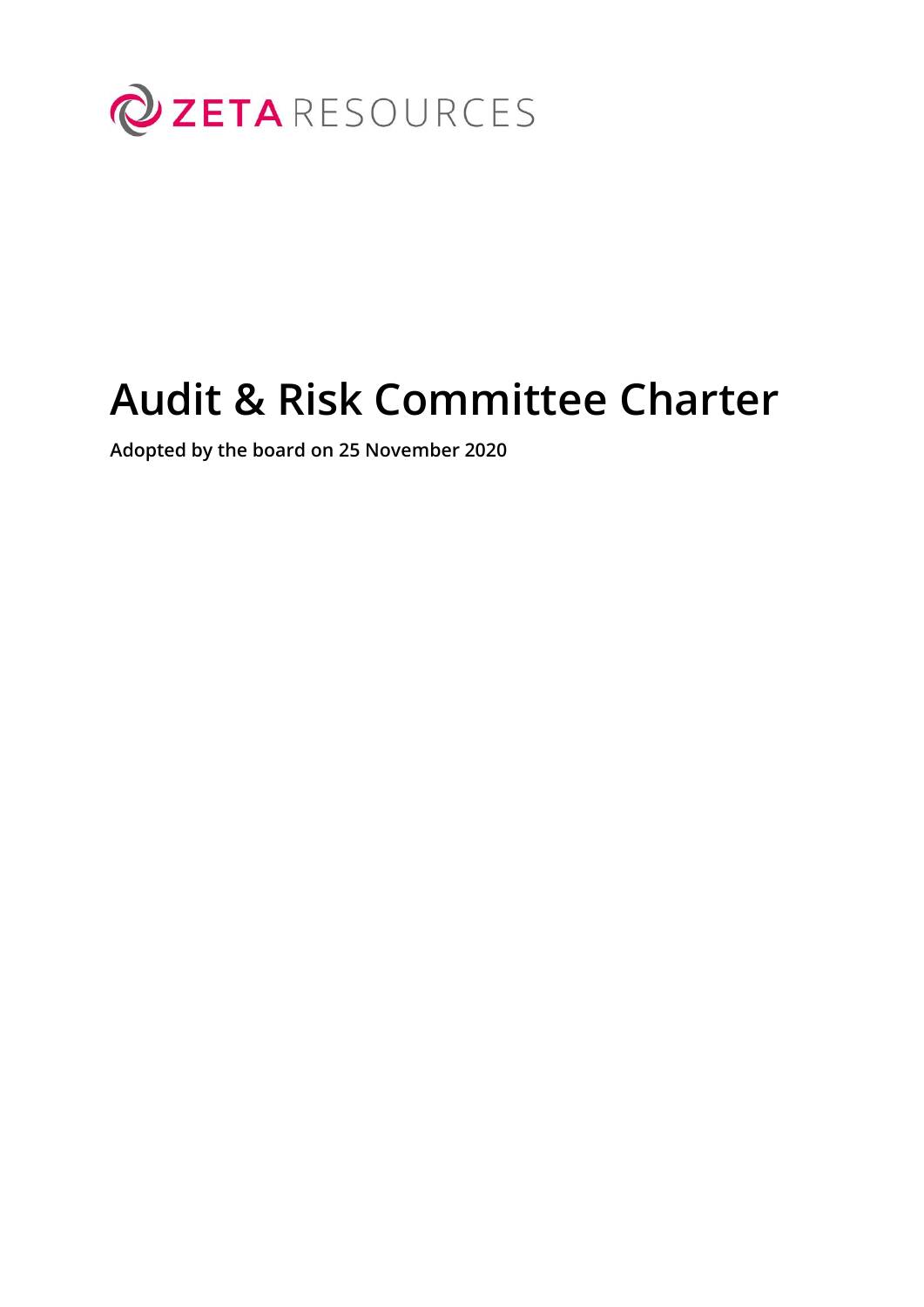# **Audit & Risk Committee Charter**

# **Zeta Resources Limited and its subsidiaries (the Company)**

# **1. Background**

- **1.1** The Audit & Risk Committee ("Committee") was established by the Board of Directors of the Company on 25 November 2020. The Audit & Risk Committee is accountable to the Board.
- **1.2** The Company has no employees and is managed by ICM Limited ("ICM") under an Investment Management Agreement dated 3 June 2018.
- **1.3** The Company Secretary is ICM, who will act as the Secretary of the Committee and will ensure that the Committee receives information and papers in a timely manner to enable full and proper consideration to be given to issues.

# **2. Composition of the Committee**

- **2.1** The Committee is established by the Board and shall comprise non-executive directors of the Company. The chair of the Board can be a member if they were independent on appointment but should not also chair the Committee.
- **2.2** The Chairman of the Committee shall be appointed by the Board. The Board shall make appointments to the Committee, in consultation with the Committee Chairman.
- **2.3** At least one member of the Committee should have recent and relevant financial experience and the Committee as a whole shall have competence relevant to the sector in which the Company operates. A process for induction and ongoing training should be established by the Committee.

# **3. Meetings**

- **3.1** The Committee will meet at least two times a year at appropriate intervals in the financial reporting and audit cycle and otherwise as required.
- **3.2** Outside of the formal meeting programme, the Committee Chairman will maintain a dialogue with key individuals involved in the Company's governance, including the Chairman of the Board and the external audit lead partner.
- **3.3** A quorum shall be any two members. In the absence of the Committee Chairman, the remaining members present shall elect one of themselves to chair the meeting.
- **3.4** Appointment to the Committee will be reviewed periodically.
- **3.5** Only members of the Committee have the right to attend Committee meetings. However other individuals, such as the other directors and the representatives detailed below, may be invited to attend all or part of any meeting in person or by telephone, as and when appropriate and necessary:

Representatives of ICM The External Auditor Representatives of the Company's Administrator Representatives of the Company's Depositary

- **3.6** The Chairman of the Committee should attend the Annual General Meeting prepared to respond to any shareholder questions on the Committee's activities.
- **3.7** Meetings of the Committee shall be called by the Secretary of the Committee at the request of the Committee Chairman or any of its members, or at the request of the external audit lead partner if he/she considers it necessary.
- **3.8** Unless otherwise agreed, notice of each meeting confirming the venue, time and date together with an agenda of items to be discussed, shall be forwarded to each member of the Committee and any other person required to attend no later than five working days before the date of the meeting. Supporting papers shall be sent to Committee members and to other attendees, as appropriate, at the same time.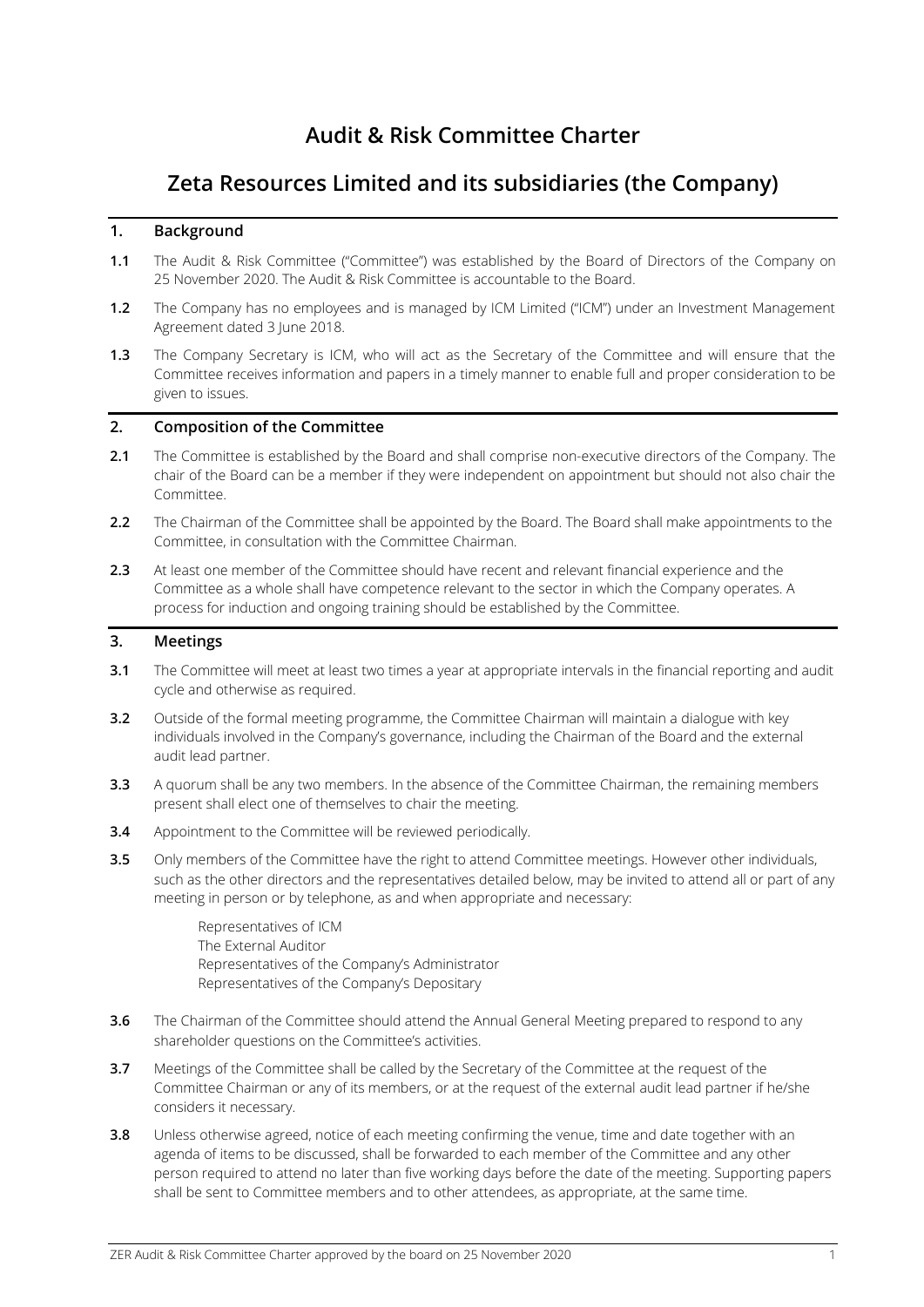#### **4. Duties**

# **4.1 Internal Controls, Financial Reporting and Risk Management Systems**

The Committee shall:

- (a) keep under review the adequacy and effectiveness of the Company's internal financial control systems that identify, assess, manage and monitor financial risks and other internal control and risk management systems;
- (b) review the Committee's risk matrix with ICM at regular intervals to assess if all known risks are covered and the controls in place are adequate;
- (c) reasonably satisfy itself that such systems meet relevant legal and regulatory requirements and initiate further investigations as it sees fit as to the effectiveness of the systems of control;
- (d) review and approve the statements to be included in the Annual Report concerning internal controls and risk management, including the assessment of principal risks and emerging risks, and the viability statement; and
- (e) review semi-annual reports from ICM on its activities as investment manager; a representative of ICM will attend meetings on request.

The Committee shall review and challenge where necessary:

- (f) the application of significant accounting policies and any changes to them;
- (g) the methods used to account for significant or unusual transactions where different approaches are possible;
- (h) whether the Company has followed appropriate accounting policies and made appropriate estimates and judgements, taking into account the views of the external auditor on the financial statements;
- (i) the clarity and completeness of disclosure in the Company's financial reports and the context in which statements are made; and
- (j) all material information presented with the financial statements, including the strategic report and the corporate governance statements relating to the audit and to risk management.

The Committee shall:

- (k) monitor the integrity of the financial statements of the Company including its annual and half yearly reports and any other formal announcement relating to its financial performance, reviewing significant financial performance, and reporting to the Board on significant financial reporting issues and judgements which they contain having regard to matters communicated to it by the auditor;
- (l) review final drafts of the Company's half-year and annual accounts and any other financial statements to ensure that the Company's results and financial position are represented accurately and fairly to shareholders. The Committee shall receive such drafts with reasonable notice; and
- (m) receive and consider an annual report from ICM confirming that the Company's affairs have been conducted in compliance with the regulations applying to it, and in adherence to the Company's investment policy.
- (n) narrative reporting where requested by the Board, the Committee should review the content of the annual report and accounts and advise the Board on whether, taken as a whole, it is fair, balanced and understandable and provides the information necessary for shareholders to assess the Company's performance, business model and strategy and whether it informs the Board's statement in the annual report on these matters.

#### **4.2 Internal Audit**

The Committee shall consider annually whether there is a need for an internal audit function and make a recommendation to the Board accordingly.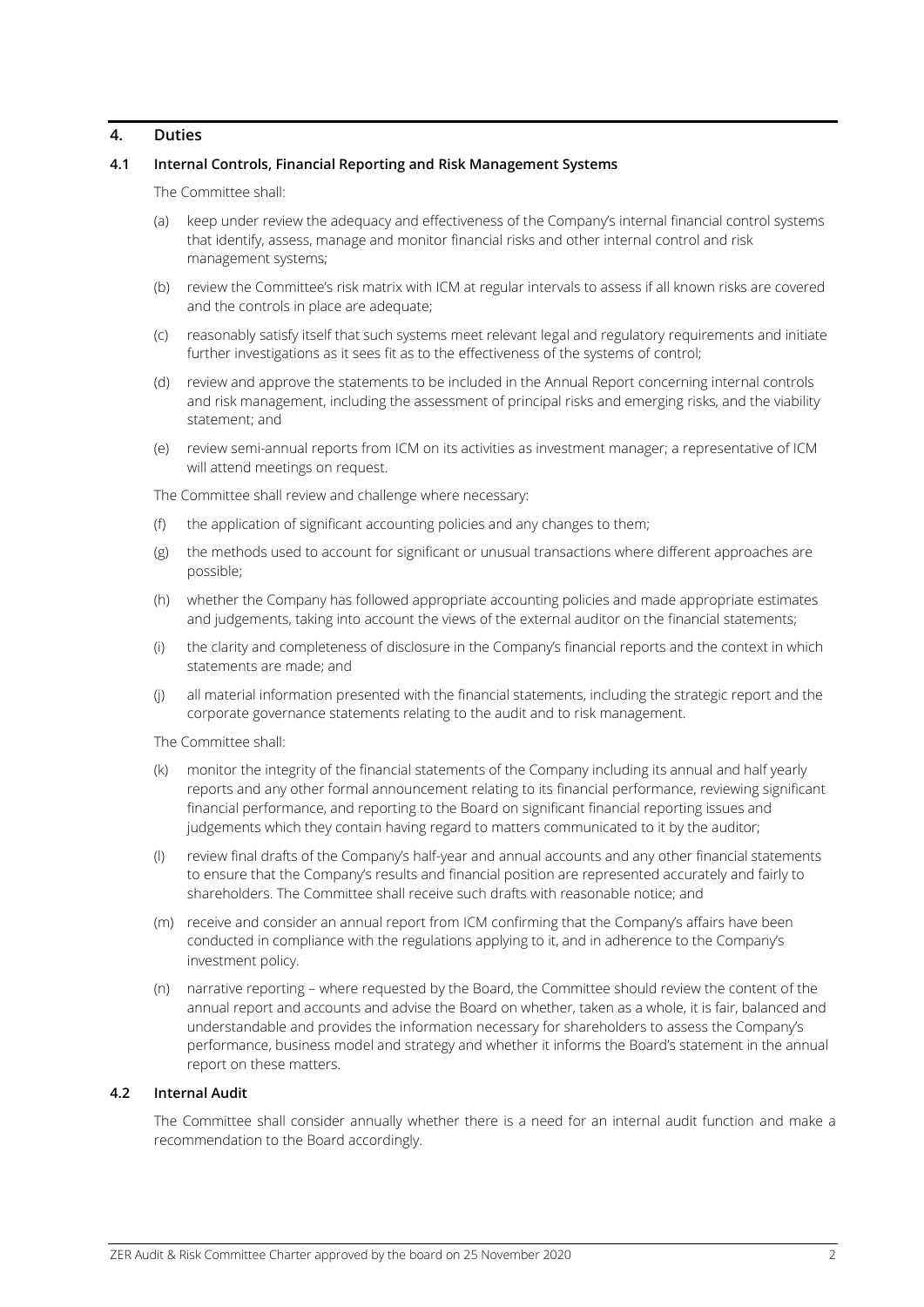#### **4.3 External Audit**

The Committee shall:

- (a) consider and make recommendations to the Board, to be put to shareholders for approval at the Annual General Meeting, in relation to the appointment, reappointment and removal of the Company's external auditor. The Committee shall develop and oversee the selection procedure for the appointment of the audit firm in accordance with applicable regulatory requirements, ensuring that all tendering firms have access to all necessary information and individuals during the tendering process. If an external auditor resigns the Committee shall investigate the issues leading to this and decide whether any action is required;
- (b) oversee the relationship with the external auditor including (but not limited to):
	- (i) approval of its remuneration, including both fees for audit and non-audit services, and ensuring that the level of fees is appropriate to enable an effective and high-quality audit to be conducted;
	- (ii) approval of its terms of engagement, including any engagement letter issued at the start of each audit and the scope of the audit;
	- (iii) assessing annually its independence and objectivity taking into account relevant law, regulation, and other professional requirements and the relationship with the auditor as a whole, including any threats to the auditor's independence and the safeguards applied to mitigate those threats including the provision of any non-audit services;
	- (iv) satisfying itself that there are no relationships (such as family, employment, investment, financial or business) between the auditor and the Company (other than in the ordinary course of business) which could adversely affect the auditor's independence and objectivity;
	- (v) monitoring the auditor's process for maintaining independence, its compliance with relevant law, regulation, other professional requirements and ethical and professional guidance on the rotation of audit partner and staff;
	- (vi) monitor the level of fees paid by the Company to the external auditor compared to the overall fee income of the firm, office and partner and assess these in the context of relevant legal, ethical, professional and regulatory requirements;
	- (vii) assessing annually the qualifications, expertise and resources and independence of the external auditor and the effectiveness of the external audit process which shall include a report from the external auditors on their own internal quality procedures;
	- (viii) evaluating the risks to the quality and effectiveness of the financial reporting process in the light of the external auditor's communications with the Committee;
	- (ix) developing and recommending to the Board the Company's formal policy on the provision of non-audit services by the auditor, including prior approval of non-audit services by the Committee and specifying the types of non-audit service to be preapproved, and undertaking an assessment of whether non-audit services have a direct or material effect on the audited financial statements. The policy should include consideration of the following matters:
		- A. threats to the independence and objectivity of the external auditor and any safeguards in place;
		- B. the nature of the non-audit services;
		- C. whether the external audit firm is the most suitable supplier of the non-audit services;
		- D. the fees for the non-audit services, both individually and in aggregate, relative to the audit fee; and
		- E. the criteria governing compensation.
- (c) meet regularly with the external auditor (including once at the planning stage before the audit and once after the audit at the reporting stage). The Committee shall also meet the external auditor at least once a year, without the Investment Manager being present, to discuss its remit and any issues arising from the audit;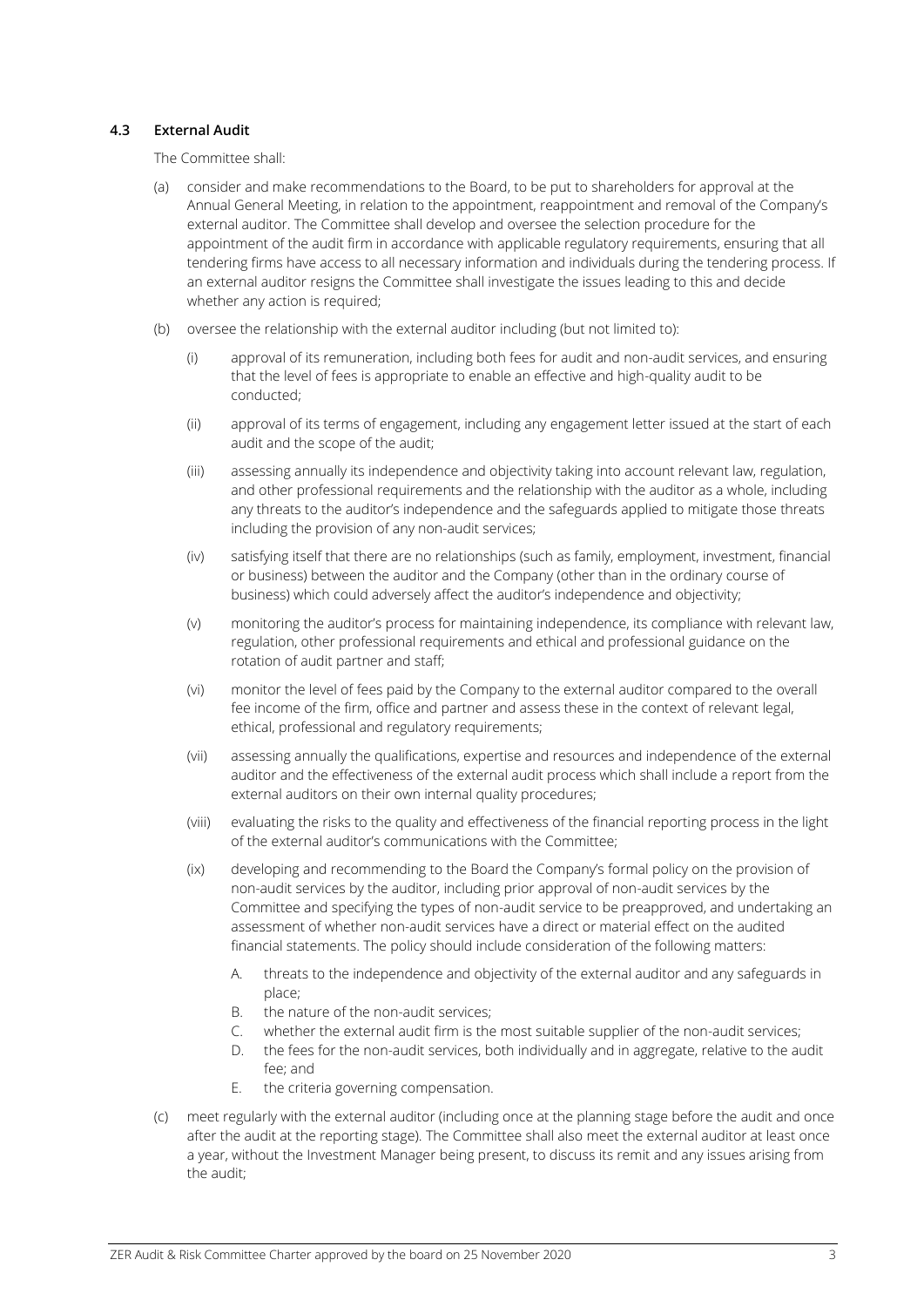- (d) discuss with the external auditor the factors which could affect audit quality and review and approve the annual audit plan, ensuring it is consistent with the scope of the audit engagement, having regard to the seniority, expertise and experience of the audit team;
- (e) review the findings of the audit with the external auditor. This shall include but not be limited to, the following;
	- (i) a discussion of any major issues which arose during the audit;
	- (ii) the auditor's explanation of how the risks to audit quality were addressed
	- (iii) key accounting and audit judgements;
	- (iv) the auditor's view of their interactions with the Investment Manager; and
	- (v) levels of errors identified during the audit;

The Committee shall also:

- (f) review any representation letter(s) requested by the external auditor before it is (they are) signed by the Board;
- (g) review the management letter and the Investment Manager's response to the auditor's findings and recommendations;
- (h) review the effectiveness of the audit process, including an assessment of the quality of the audit in conjunction with the Investment Manager, the handling of key judgements by the auditor, and the auditor's response to questions from the Committee.

#### **4.4 Reporting Responsibilities**

- (a) The Committee Chairman shall report formally to the Board on its proceedings after each meeting on all matters within its duties and responsibilities and shall also formally report to the Board on how it has discharged its responsibilities. The report shall include:
	- (i) the significant issues that it considered in relation to the financial statements and how these have been addressed;
	- (ii) its assessment of the effectiveness of the external audit process, the approach taken to the appointment or reappointment of the external auditor, length of tenure of audit firm, when a tender was last conducted and advance notice of any retendering plans; and
	- (iii) any other issues on which the Board has requested the Committee's opinion.
- (b) The Committee shall make whatever recommendations to the Board it deems appropriate on any area within its remit where action or improvement is needed:

# **4.5 Compliance, Whistleblowing and Fraud**

The Committee shall:

- (a) review the adequacy of ICM's arrangements for its employees and contractors to raise concerns, in confidence, about possible wrongdoing in financial reporting or other matters. The Committee shall ensure that these arrangements allow proportionate and independent investigation of such matters and appropriate follow up action;
- (b) review the Company's procedures for detecting fraud;
- (c) receive reports on ICM's systems and controls for the prevention of bribery and non-compliance; and
- (d) review reports from the ICM's Compliance Officers and keep under review the adequacy and effectiveness of the ICM's compliance function, including any reports on anti-money laundering.

# **5. ICM & Third-Party Conflicts of Interest**

- **5.1** The Company has no interest in the share capital of ICM or any of the Company's third-party service providers.
- **5.2** The Committee will expect to be given prompt warning by ICM and/or any of the Company's third-party service providers of matters of significant concern to the Company.